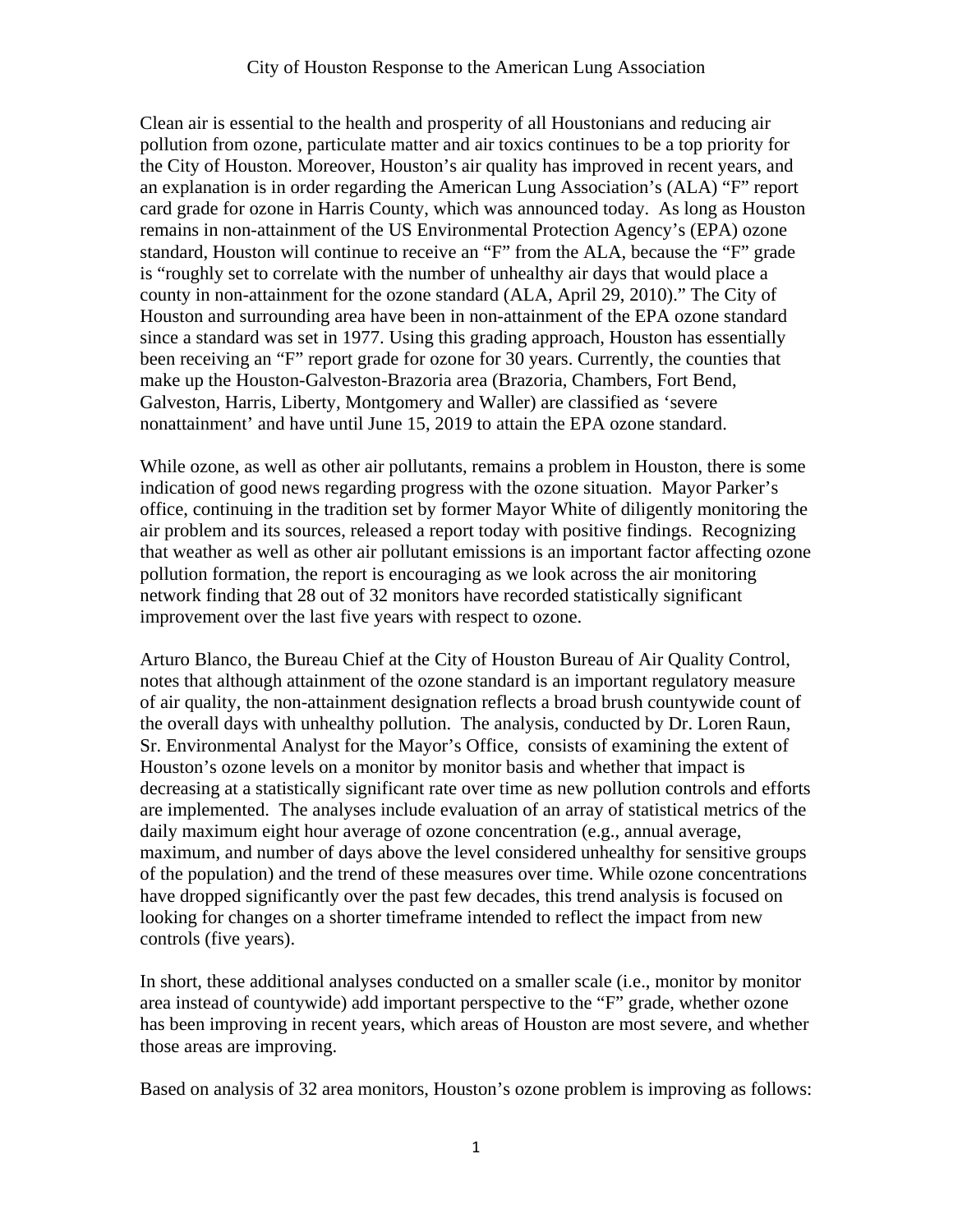## Key Results

- 1. The individual monitor results indicate that 87.5% of the monitors have a statistically significant improving trend  $(\alpha=0.05)$  in at least one ozone metric out of *all* ozone metrics evaluated over the past 5 years. Figure 1 in the report depicts the number of days at each monitor in 2009 that had concentrations above the level unhealthy for sensitive groups. The color green in the figure indicates that the monitor had an improving trend in *at least one of five ozone metrics* over the past five years while red indicates not improving trends were found.
- 2. Figure 2 depicts the number of days at each monitor in 2009 that had concentrations above the level unhealthy for sensitive groups. The color green indicates that the monitor had an improving trend in this *individual* metric over the past five years while red indicates no improving trend was found in this individual metric.
- 3. In 2009, the monitors with the most severe ozone conditions (relative to the other monitors) were the monitors at Bayland Park, Northwest Harris County, Deer Park, Manvel Croix Park, Atascocita, Tom Bass, Meyer, and East. Of these 10 monitors with the most severe ozone, 30% show no improving trends, 20% show one improving trend and 50% show two or three improving trends when looking at three key ozone metrics (*three of the five ozone metrics)*: average, maximum and number of days above the level unhealthy for sensitive groups.
- 4. The individual monitor trend results over the past 5 years ( $\alpha$ =0.05) for the ozone concentration average, maximum and number of days above the level unhealthy for sensitive groups indicate that (Figure 3)
	- a. 28% of the monitors have no statistically significant improving trends
	- b. 22% of the monitors have 1 statistically significant improving trend
	- c. 50% of the monitors have 2 or 3 statistically significant improving trends (28% and 22%, respectively)
- 5. When comparing the trends of ozone concentrations by monitor between the five years ending 2008 and the five years ending 2009, fourteen monitors (43% of the monitors) have additional ozone metrics showing improving trends.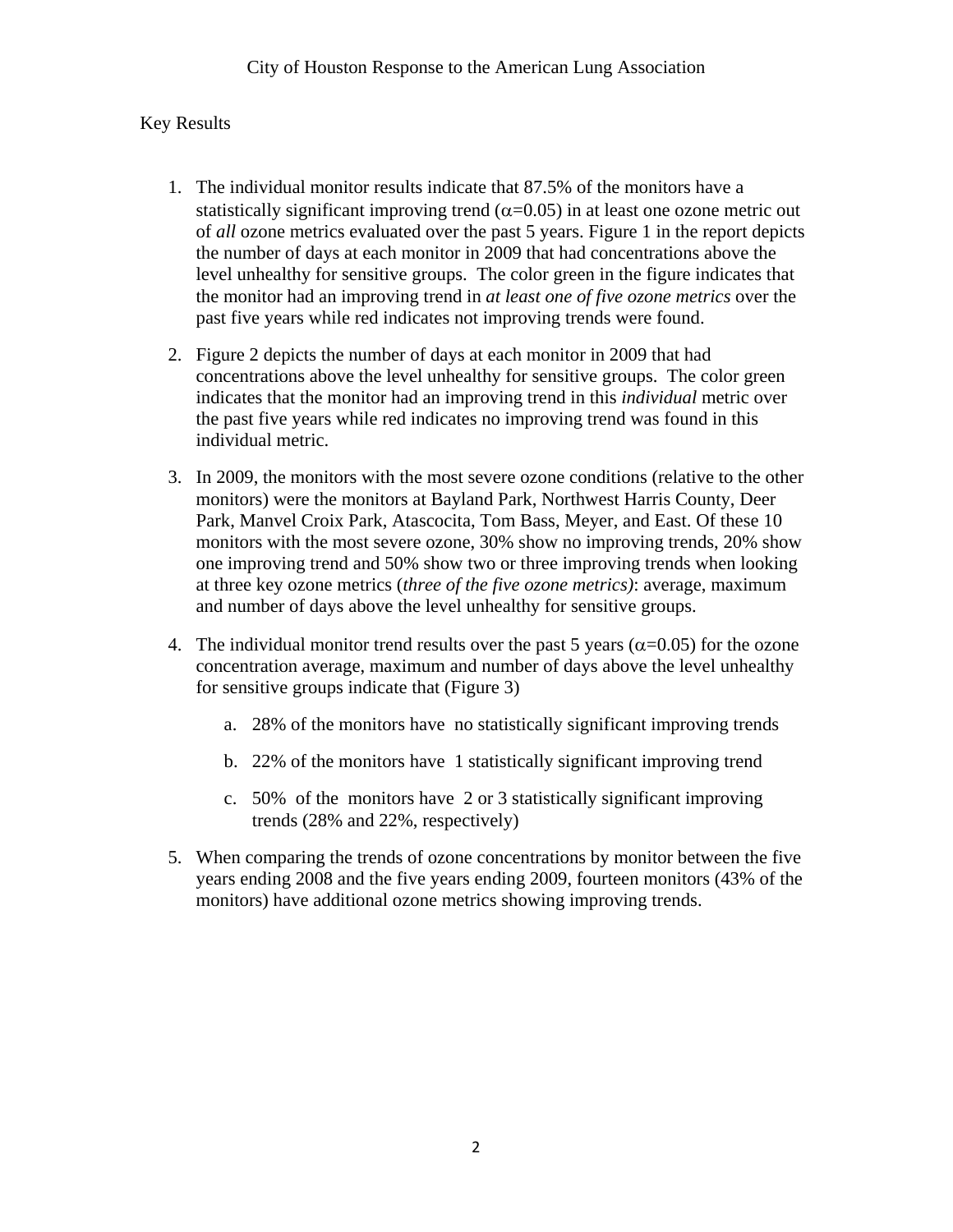## **Figure 1**

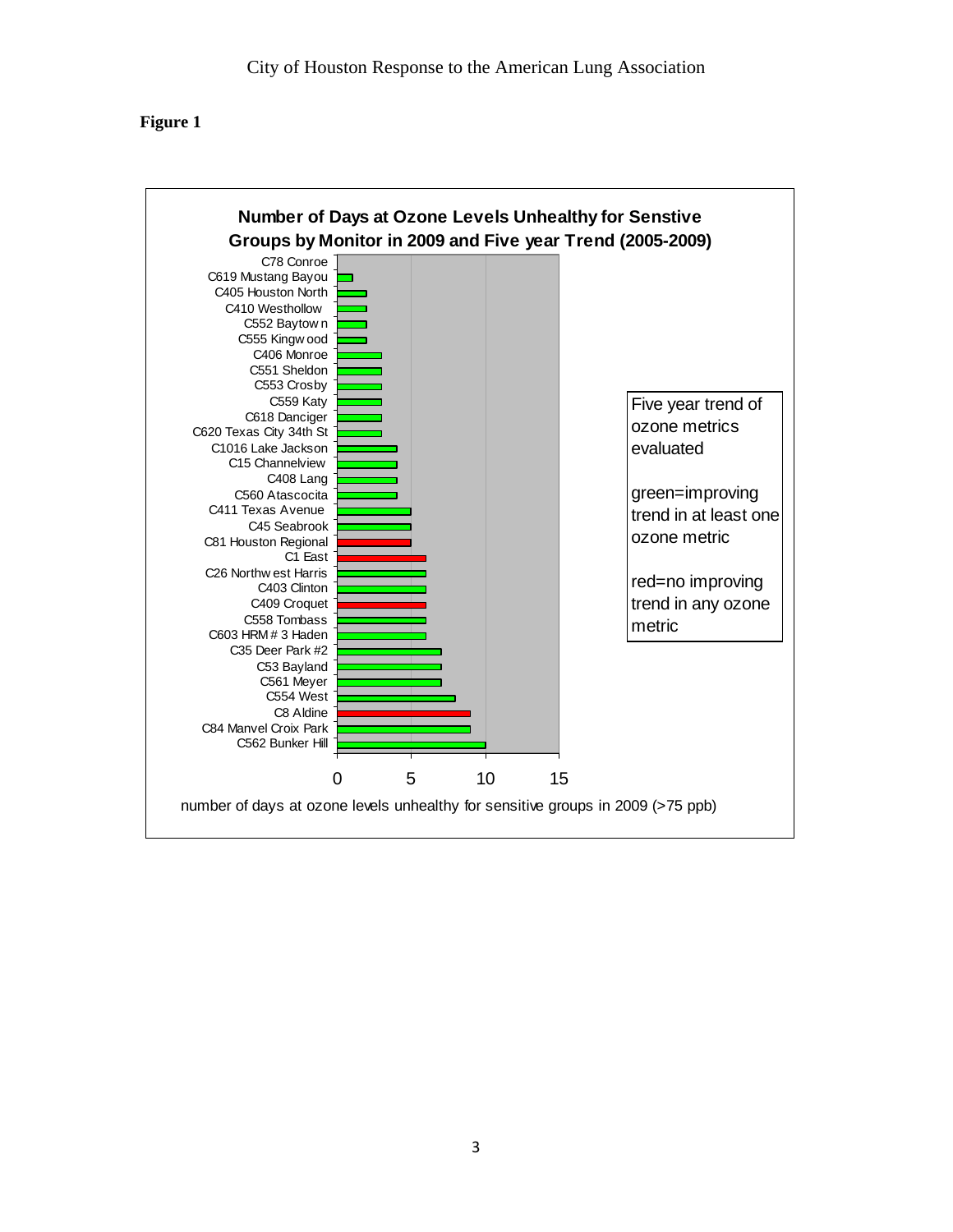## **Figure 2**



Note: Trend analysis depicted in this figure reflects trend of only one ozone metric: number of days at levels unhealthy for sensitive groups.